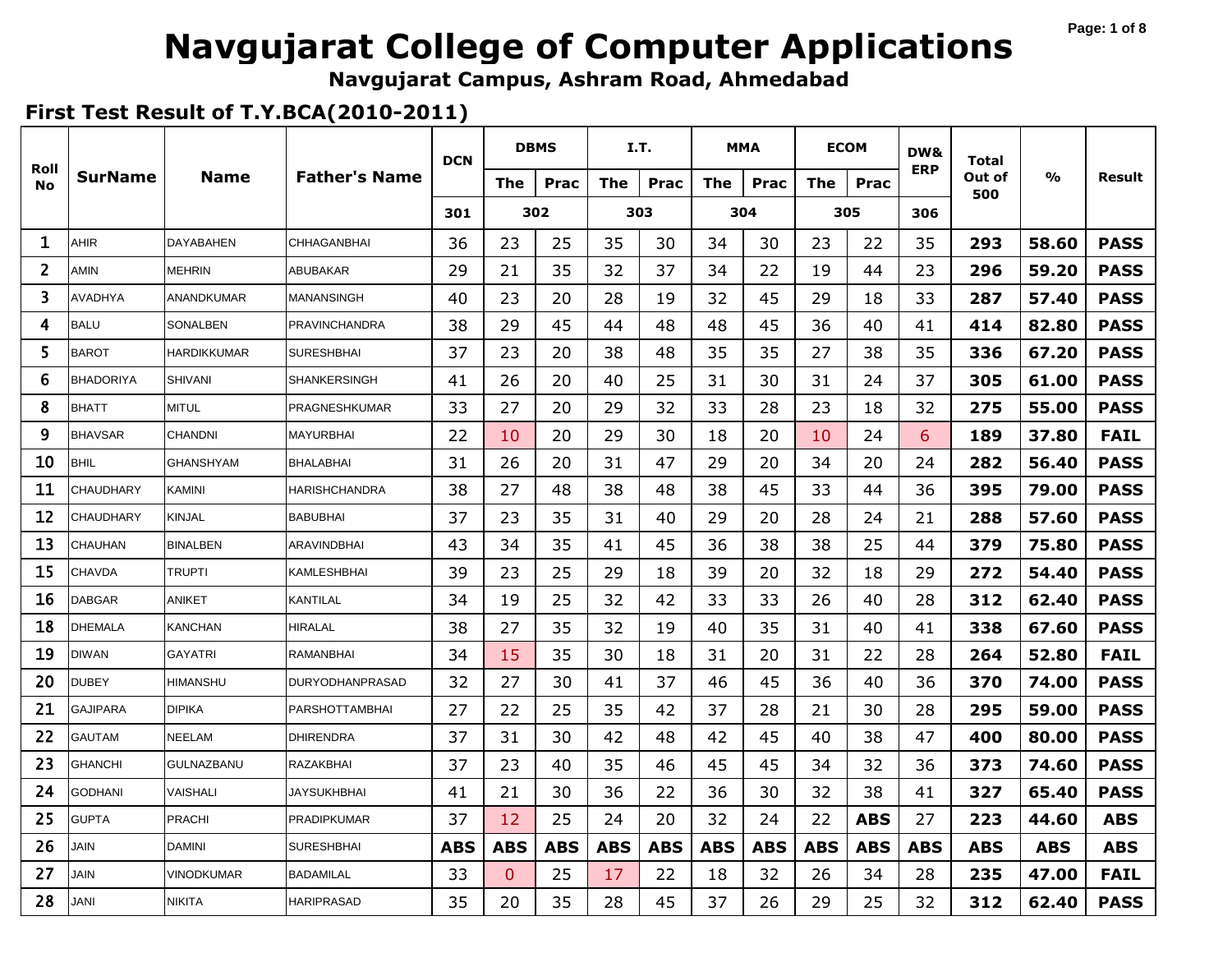#### **Page: 2 of 8**

# **Navgujarat College of Computer Applications**

**Navgujarat Campus, Ashram Road, Ahmedabad**

|                   |                   |                     |                      | <b>DCN</b> |     | <b>DBMS</b> |     | I.T.       |            | <b>MMA</b> | <b>ECOM</b>    |      | DW&        | Total         |       |             |
|-------------------|-------------------|---------------------|----------------------|------------|-----|-------------|-----|------------|------------|------------|----------------|------|------------|---------------|-------|-------------|
| Roll<br><b>No</b> | <b>SurName</b>    | <b>Name</b>         | <b>Father's Name</b> |            | The | Prac        | The | Prac       | <b>The</b> | Prac       | <b>The</b>     | Prac | <b>ERP</b> | Out of<br>500 | %     | Result      |
|                   |                   |                     |                      | 301        |     | 302         |     | 303        |            | 304        |                | 305  | 306        |               |       |             |
| 29                | <b>JAYSWAL</b>    | <b>NISHA</b>        | HARIKISHANBHAI       | 39         | 31  | 35          | 38  | 45         | 45         | 26         | 29             | 34   | 42         | 364           | 72.80 | <b>PASS</b> |
| 30                | <b>JAYSWAL</b>    | VISHWASKUMAR        | RAJENDRAKUMAR        | 25         | 13  | 25          | 28  | 28         | 23         | 42         | 25             | 30   | 19         | 258           | 51.60 | <b>FAIL</b> |
| 31                | <b>JOSHI</b>      | <b>NIDHIBEN</b>     | <b>VIPULBHAI</b>     | 23         | 15  | 30          | 31  | 21         | 26         | 30         | 26             | 18   | 25         | 245           | 49.00 | <b>FAIL</b> |
| 32                | JOSHI             | <b>NILAMBEN</b>     | <b>RAMKUMAR</b>      | 37         | 28  | 30          | 43  | 22         | 41         | 30         | 37             | 30   | 41         | 339           | 67.80 | <b>PASS</b> |
| 33                | <b>KAKADIYA</b>   | <b>ANKIT</b>        | <b>NANJIBHAI</b>     | 35         | 14  | 20          | 37  | 18         | 36         | 30         | 29             | 30   | 37         | 286           | 57.20 | <b>FAIL</b> |
| 34                | KALU              | <b>DIPIKA</b>       | MADHUKARBHAI         | 37         | 31  | 30          | 40  | 45         | 44         | 45         | 32             | 42   | 38         | 384           | 76.80 | <b>PASS</b> |
| 35                | <b>KANJARIYA</b>  | <b>PARESHKUMAR</b>  | HASMUKHBHAI          | 39         | 18  | 30          | 33  | 27         | 29         | 45         | 29             | 30   | 35         | 315           | 63.00 | <b>PASS</b> |
| 36                | KAPADIYA          | <b>DIXITCHANDRA</b> | LAXMANBHAI           | 37         | 13  | 35          | 27  | 32         | 34         | 40         | 25             | 35   | 36         | 314           | 62.80 | <b>FAIL</b> |
| 37                | KARIYA            | <b>GOPI</b>         | NANDLALBHAI          | 34         | 21  | 25          | 30  | 40         | 43         | 35         | 22             | 38   | 37         | 325           | 65.00 | <b>PASS</b> |
| 38                | <b>KHALAS</b>     | JIGAR               | KISHORBHAI           | 36         | 21  | 25          | 33  | 21         | 34         | 35         | 34             | 40   | 23         | 302           | 60.40 | <b>PASS</b> |
| 39                | KHIMANI           | <b>NOORJAHAN</b>    | GAFFARBHAI           | <b>ABS</b> | 19  | 20          | 31  | 42         | 31         | 30         | 22             | 38   | <b>ABS</b> | 233           | 46.60 | <b>ABS</b>  |
| 40                | LAKUM             | SONAL               | <b>BHARATBHAI</b>    | 38         | 33  | 20          | 33  | 30         | 42         | 35         | 31             | 25   | 46         | 333           | 66.60 | <b>PASS</b> |
| 41                | <b>MAHESHWARI</b> | <b>SUMAN</b>        | RATANLAL             | 38         | 21  | 25          | 48  | 45         | 41         | 40         | 26             | 21   | 30         | 335           | 67.00 | <b>PASS</b> |
| 43                | <b>MAKWANA</b>    | <b>DIPAK</b>        | <b>CHATURBHAI</b>    | 40         | 18  | 20          | 16  | 22         | 20         | 40         | 24             | 30   | 25         | 255           | 51.00 | <b>FAIL</b> |
| 44                | <b>MAKWANA</b>    | <b>HEENA</b>        | TRIKAMLAL            | <b>ABS</b> | ABS | ABS         | ABS | <b>ABS</b> | ABS        | ABS        | ABS            | ABS  | <b>ABS</b> | <b>ABS</b>    | ABS   | <b>ABS</b>  |
| 45                | <b>MAKWANA</b>    | <b>JAYSHREE</b>     | MAHADEVBHAI          | 40         | 26  | 20          | 47  | 45         | 45         | 40         | 33             | 28   | 40         | 364           | 72.80 | <b>PASS</b> |
| 46                | MAKWANA           | SONALBEN            | PRAHLADBHAI          | 30         | 23  | 20          | 35  | 21         | 41         | 30         | 31             | 18   | 40         | 289           | 57.80 | <b>PASS</b> |
| 47                | <b>MAKWANA</b>    | VARSHABEN           | PRAHALADBHAI         | 38         | 24  | 20          | 34  | 22         | 37         | 20         | 34             | 30   | 41         | 300           | 60.00 | <b>PASS</b> |
| 48                | <b>MAURYA</b>     | ANJANA              | NANDLAL              | 49         | 34  | 20          | 48  | 48         | 47         | 30         | 40             | 36   | 49         | 401           | 80.20 | <b>PASS</b> |
| 49                | <b>MEHTA</b>      | <b>ACHYUTKUMAR</b>  | <b>BHARATKUMAR</b>   | 36         | 8   | 25          | 18  | 18         | 22         | 30         | 18             | 18   | 15         | 208           | 41.60 | <b>FAIL</b> |
| 50                | <b>MEHTA</b>      | <b>KARAN</b>        | <b>MANISHKUMAR</b>   | 33         | 5   | 22          | 20  | 18         | 18         | 30         | $\overline{7}$ | 18   | 9          | 180           | 36.00 | <b>FAIL</b> |
| 51                | <b>MEHTA</b>      | <b>MAYUR</b>        | HARIHARBHAI          | 43         | 18  | 22          | 28  | 42         | 19         | 25         | 31             | 33   | 18         | 279           | 55.80 | <b>PASS</b> |
| 52                | MISTRI            | <b>GUNJAN</b>       | NAVNITBHAI           | 44         | 18  | 20          | 23  | 20         | 8          | 30         | 26             | 20   | 13         | 222           | 44.40 | <b>FAIL</b> |
| 53                | MISTRY            | <b>RUPEN</b>        | CHAMPAKBHAI          | 42         | 19  | 35          | 25  | 42         | 31         | 45         | 22             | 28   | 21         | 310           | 62.00 | <b>PASS</b> |
| 54                | <b>MISTRY</b>     | <b>SEJAL</b>        | SHANKARBHAI          | 42         | 25  | 45          | 47  | 45         | 37         | 30         | 33             | 30   | 35         | 369           | 73.80 | <b>PASS</b> |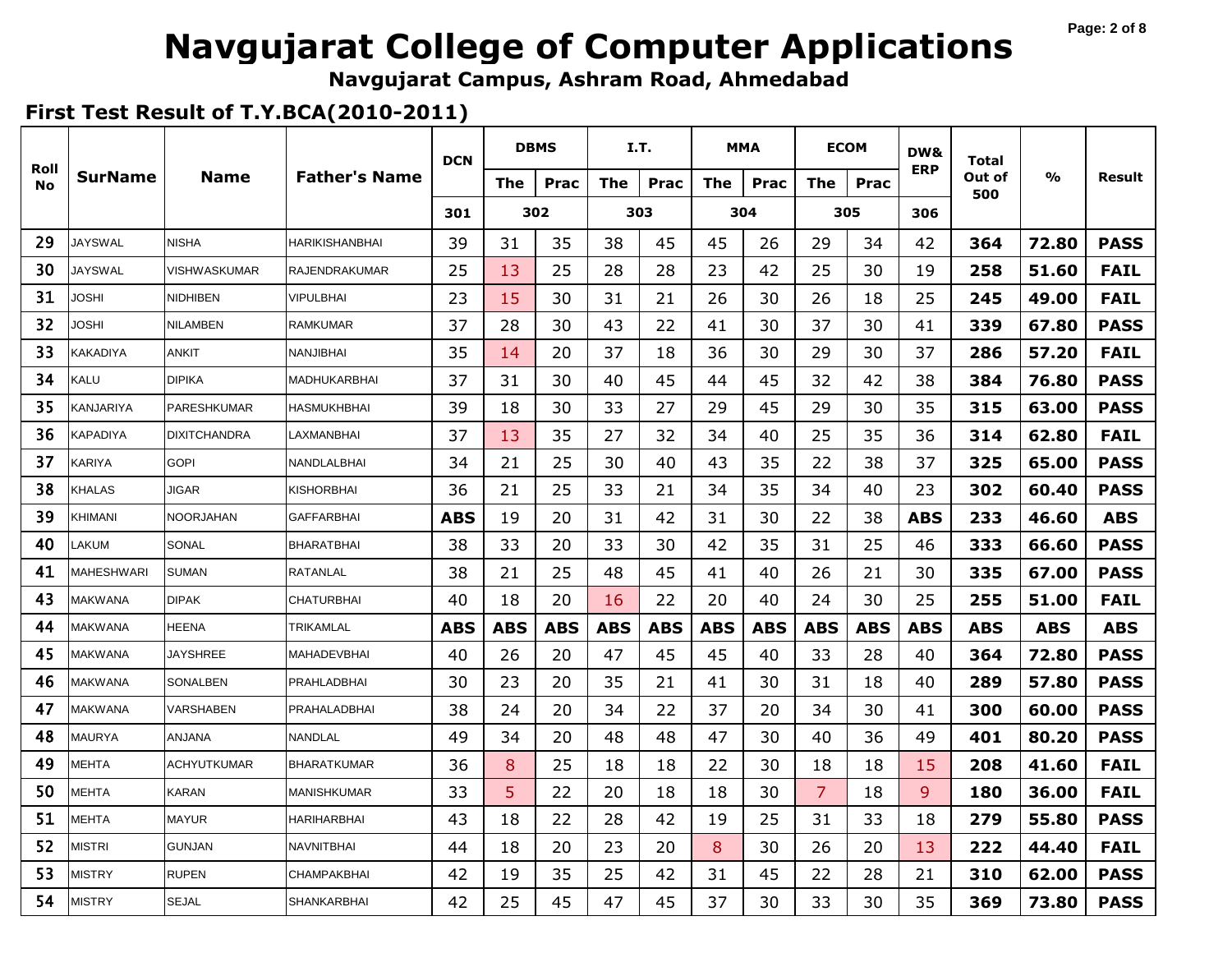#### **Page: 3 of 8**

# **Navgujarat College of Computer Applications**

**Navgujarat Campus, Ashram Road, Ahmedabad**

|                   |                |                    |                      | <b>DCN</b> |                | <b>DBMS</b> |            | I.T. |            | <b>MMA</b> |            | <b>ECOM</b> | DW&        | <b>Total</b>  |               |             |
|-------------------|----------------|--------------------|----------------------|------------|----------------|-------------|------------|------|------------|------------|------------|-------------|------------|---------------|---------------|-------------|
| Roll<br><b>No</b> | <b>SurName</b> | <b>Name</b>        | <b>Father's Name</b> |            | The            | <b>Prac</b> | <b>The</b> | Prac | <b>The</b> | Prac       | <b>The</b> | Prac        | <b>ERP</b> | Out of<br>500 | $\frac{6}{6}$ | Result      |
|                   |                |                    |                      | 301        |                | 302         |            | 303  |            | 304        |            | 305         | 306        |               |               |             |
| 55                | <b>MODHERA</b> | <b>HETAL</b>       | <b>HARJIVANBHAI</b>  | 44         | 21             | 35          | 31         | 30   | 37         | 25         | 34         | 30          | 40         | 327           | 65.40         | <b>PASS</b> |
| 56                | MODI           | <b>KINJAL</b>      | CHHAGANLAL           | 35         | 28             | 35          | 33         | 48   | 41         | 30         | 22         | 42          | 25         | 339           | 67.80         | <b>PASS</b> |
| 57                | NAGAR          | <b>CHIRAG</b>      | NARESHBHAI           | 42         | 31             | 45          | 42         | 48   | 45         | 45         | 27         | 45          | 27         | 397           | 79.40         | <b>PASS</b> |
| 58                | NAGAR          | HEMENDRAKUMAR      | <b>HASMUKHLAL</b>    | 37         | 18             | 25          | 34         | 40   | 22         | 18         | 23         | 20          | 26         | 263           | 52.60         | <b>PASS</b> |
| 59                | NAGAR          | <b>JINAL</b>       | <b>GOVINDKUMAR</b>   | 29         | 10             | 25          | 33         | 19   | 19         | 25         | 26         | 30          | 19         | 235           | 47.00         | <b>FAIL</b> |
| 60                | <b>NINAMA</b>  | <b>ANILKUMAR</b>   | HASMUKHBHAI          | 32         | $\overline{4}$ | 20          | 16         | 18   | 11         | 25         | 9          | 20          | 21         | 176           | 35.20         | <b>FAIL</b> |
| 61                | <b>PANCHAL</b> | <b>ARPITABEN</b>   | PRAFULCHANDRA        | 31         | 12             | 20          | 27         | 28   | 19         | 20         | 18         | 36          | 24         | 235           | 47.00         | <b>FAIL</b> |
| 62                | <b>PANCHAL</b> | <b>DARSHITA</b>    | <b>BHARATKUMAR</b>   | 42         | 26             | 22          | 39         | 48   | 37         | 40         | 25         | 38          | 41         | 358           | 71.60         | <b>PASS</b> |
| 63                | PANCHAL        | <b>KRUNALKUMAR</b> | <b>BHANUPRASAD</b>   | 26         | 11             | 20          | 22         | 20   | 20         | 20         | 24         | 26          | 23         | 212           | 42.40         | <b>FAIL</b> |
| 64                | <b>PANCHAL</b> | <b>MAYURKUMA</b>   | <b>VINODCHANDRA</b>  | 26         | 11             | 20          | 27         | 20   | 35         | 30         | 24         | 28          | 17         | 238           | 47.60         | <b>FAIL</b> |
| 65                | <b>PANCHAL</b> | <b>NIKITABEN</b>   | <b>RAJESHBHAI</b>    | 47         | 26             | 18          | 35         | 48   | 37         | 30         | 26         | 30          | 32         | 329           | 65.80         | <b>PASS</b> |
| 66                | <b>PANCHAL</b> | <b>RAHIL</b>       | <b>JITENDRAKUMAR</b> | 41         | 18             | 20          | 26         | 30   | 32         | 22         | 27         | 40          | 33         | 289           | 57.80         | <b>PASS</b> |
| 67                | <b>PANCHAL</b> | ZALAKBEN           | MANSUKHLAL           | 42         | 35             | 35          | 44         | 48   | 46         | 20         | 29         | 33          | 42         | 374           | 74.80         | <b>PASS</b> |
| 68                | <b>PAREKH</b>  | <b>HIRENKUMAR</b>  | <b>MANUBHAI</b>      | 41         | 22             | 20          | 38         | 20   | 37         | 20         | 29         | 38          | 36         | 301           | 60.20         | <b>PASS</b> |
| 69                | <b>PARMAR</b>  | <b>DHAVAL</b>      | RAJENDRAKUMAR        | 41         | 22             | 20          | 32         | 42   | 34         | 24         | 27         | 45          | 23         | 310           | 62.00         | <b>PASS</b> |
| 70                | <b>PARMAR</b>  | <b>JITENDRA</b>    | <b>BABUBHAI</b>      | 36         | 12             | 20          | 27         | 25   | 18         | 20         | 20         | 45          | 31         | 254           | 50.80         | <b>FAIL</b> |
| 71                | <b>PARMAR</b>  | <b>KIRAN</b>       | SANTILAL             | 44         | 25             | 20          | 38         | 24   | 40         | 27         | 28         | 40          | 39         | 325           | 65.00         | <b>PASS</b> |
| 72                | <b>PARMAR</b>  | NARENDRAKUMAR      | LAXMANBHAI           | 40         | 27             | 20          | 27         | 18   | 24         | 34         | 30         | 34          | 24         | 278           | 55.60         | <b>PASS</b> |
| 73                | <b>PARMAR</b>  | <b>PALLAVI</b>     | NARESHBHAI           | 40         | 25             | 22          | 22         | 20   | 34         | 23         | 24         | 33          | 27         | 270           | 54.00         | <b>PASS</b> |
| 74                | <b>PARMAR</b>  | <b>RENUKA</b>      | MAHENDRABHAI         | 35         | 18             | 18          | 33         | 18   | 27         | 23         | 26         | 18          | 32         | 248           | 49.60         | <b>PASS</b> |
| 75                | <b>PARMAR</b>  | <b>SUSHEEL</b>     | <b>RAJUBHAI</b>      | 41         | 27             | 20          | 32         | 30   | 41         | 34         | 29         | 33          | 34         | 321           | 64.20         | <b>PASS</b> |
| 76                | <b>PATEL</b>   | <b>AMISHABEN</b>   | <b>RAJENDRAKUMAR</b> | 43         | 25             | 20          | 33         | 39   | 43         | 39         | 33         | 40          | 36         | 351           | 70.20         | <b>PASS</b> |
| 77                | <b>PATEL</b>   | ANKITA             | <b>BABUBHAI</b>      | 48         | 28             | 24          | 32         | 45   | 41         | 38         | 31         | 34          | 34         | 355           | 71.00         | <b>PASS</b> |
| 78                | <b>PATEL</b>   | AVANIBEN           | RAJENDRABHAI         | 43         | 18             | 20          | 31         | 45   | 35         | 24         | 22         | 35          | 30         | 303           | 60.60         | <b>PASS</b> |
| 79                | <b>PATEL</b>   | AVINASHKUMAR       | PRAKASHBHAI          | 45         | 30             | 40          | 27         | 48   | 42         | 43         | 39         | 45          | 34         | 393           | 78.60         | <b>PASS</b> |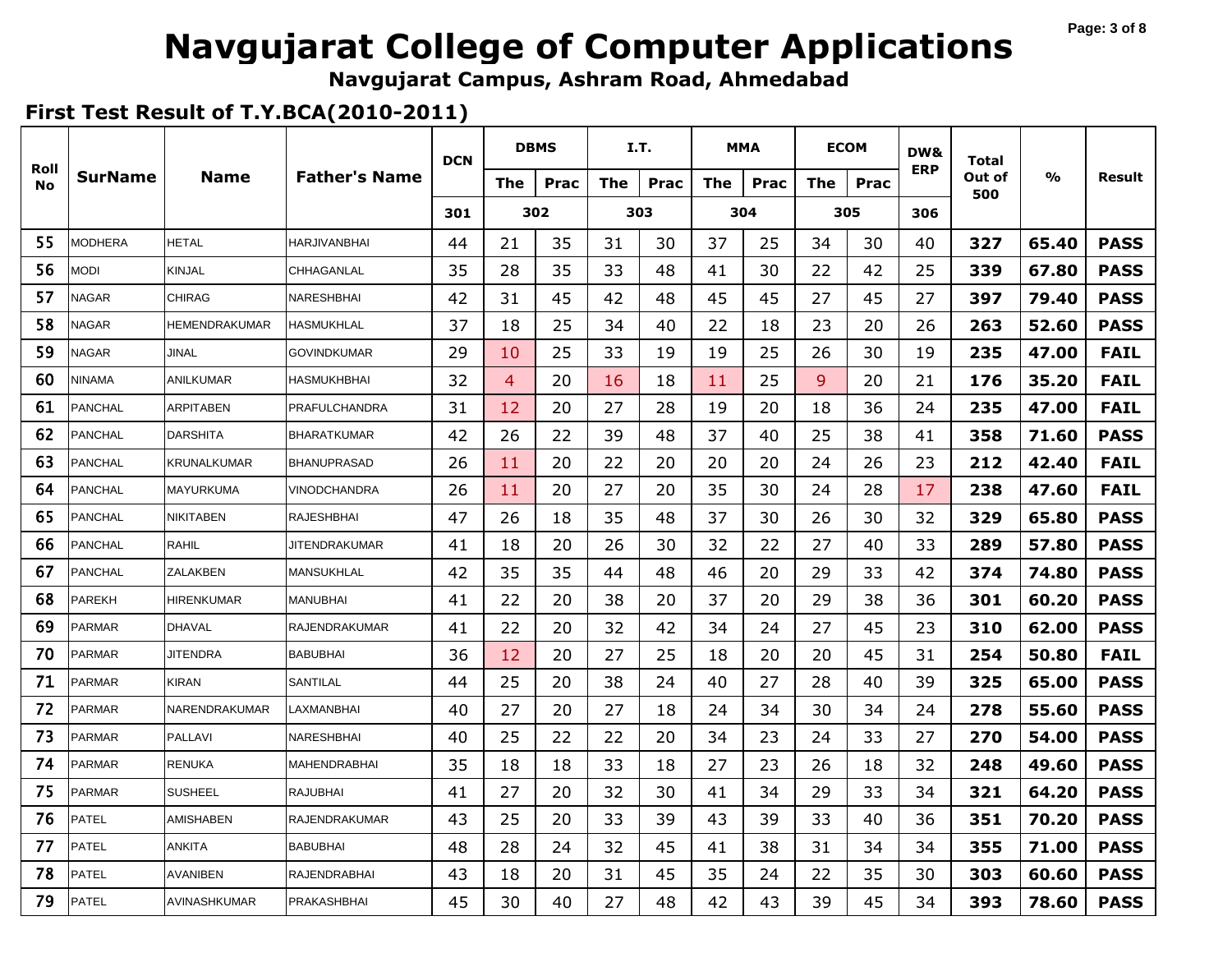#### **Page: 4 of 8**

# **Navgujarat College of Computer Applications**

**Navgujarat Campus, Ashram Road, Ahmedabad**

|                   |                |                     |                      | <b>DCN</b> |     | <b>DBMS</b> |     | I.T. |            | <b>MMA</b> |            | <b>ECOM</b> | DW&        | Total         |       |             |
|-------------------|----------------|---------------------|----------------------|------------|-----|-------------|-----|------|------------|------------|------------|-------------|------------|---------------|-------|-------------|
| Roll<br><b>No</b> | <b>SurName</b> | <b>Name</b>         | <b>Father's Name</b> |            | The | Prac        | The | Prac | <b>The</b> | Prac       | <b>The</b> | Prac        | <b>ERP</b> | Out of<br>500 | %     | Result      |
|                   |                |                     |                      | 301        |     | 302         |     | 303  |            | 304        |            | 305         | 306        |               |       |             |
| 80                | <b>PATEL</b>   | <b>BHAVESHKUMAR</b> | KISHORBHAI           | 33         | 22  | 25          | 30  | 19   | 32         | 18         | 30         | 42          | 28         | 279           | 55.80 | <b>PASS</b> |
| 81                | <b>PATEL</b>   | <b>BHUMI</b>        | RAJENDRABHAI         | 49         | 22  | 30          | 38  | 39   | 33         | 40         | 27         | 40          | 41         | 359           | 71.80 | <b>PASS</b> |
| 82                | PATEL          | <b>CHANDNI</b>      | <b>BAKULKUMAR</b>    | 35         | 21  | 45          | 41  | 48   | 37         | 30         | 34         | 42          | 23         | 356           | 71.20 | <b>PASS</b> |
| 83                | <b>PATEL</b>   | <b>DHRUVAL</b>      | <b>MAHESHBHAI</b>    | 27         | 10  | 20          | 22  | 18   | 18         | 20         | 19         | 30          | 23         | 207           | 41.40 | <b>FAIL</b> |
| 84                | <b>PATEL</b>   | <b>DIMPLE</b>       | <b>CHATURBHAI</b>    | 49         | 24  | 20          | 38  | 22   | 41         | 30         | 40         | 40          | 37         | 341           | 68.20 | <b>PASS</b> |
| 85                | PATEL          | <b>DIVYA</b>        | VINUBHAI             | 41         | 18  | 20          | 26  | 25   | 26         | 20         | 26         | 28          | 37         | 267           | 53.40 | <b>PASS</b> |
| 86                | <b>PATEL</b>   | <b>HIMANI</b>       | <b>DHIRENKUMAR</b>   | 45         | 19  | 30          | 36  | 30   | 32         | 43         | 33         | 42          | 31         | 341           | 68.20 | <b>PASS</b> |
| 87                | PATEL          | <b>HINAL</b>        | <b>GIRISHBHAI</b>    | 36         | 18  | 20          | 29  | 27   | 30         | 30         | 30         | 36          | 28         | 284           | 56.80 | <b>PASS</b> |
| 88                | PATEL          | <b>JAIMINEE</b>     | <b>SURESHBHAI</b>    | 35         | 8   | 25          | 23  | 20   | 22         | 18         | 18         | 24          | 23         | 216           | 43.20 | <b>FAIL</b> |
| 89                | PATEL          | <b>JASMITA</b>      | SATISHBHAI           | 43         | 25  | 30          | 38  | 47   | 42         | 25         | 31         | 44          | 33         | 358           | 71.60 | <b>PASS</b> |
| 90                | <b>PATEL</b>   | <b>JIGARKUMAR</b>   | KIRTIBHAI            | 32         | 10  | 20          | 22  | 18   | 28         | 20         | 16         | 26          | 20         | 212           | 42.40 | <b>FAIL</b> |
| 91                | PATEL          | <b>KAMINI</b>       | MANGALBHAI           | 36         | 12  | 30          | 27  | 18   | 25         | 30         | 24         | 31          | 14         | 247           | 49.40 | <b>FAIL</b> |
| 92                | <b>PATEL</b>   | KAMINIBEN           | <b>SURESHBHAI</b>    | 45         | 23  | 25          | 39  | 20   | 39         | 30         | 33         | 38          | 38         | 330           | 66.00 | <b>PASS</b> |
| 93                | PATEL          | <b>MANAN</b>        | <b>DINESHKUMAR</b>   | 36         | 18  | 25          | 29  | 18   | 25         | 25         | 30         | 30          | 31         | 267           | 53.40 | <b>PASS</b> |
| 94                | PATEL          | <b>NIKITA</b>       | ANILKUMAR            | 42         | 22  | 30          | 33  | 45   | 45         | 20         | 26         | 22          | 37         | 322           | 64.40 | <b>PASS</b> |
| 95                | PATEL          | <b>NIKITA</b>       | VISHNUBHAI           | 41         | 21  | 35          | 39  | 48   | 44         | 30         | 36         | 38          | 38         | 370           | 74.00 | <b>PASS</b> |
| 96                | <b>PATEL</b>   | <b>NIL</b>          | AMRUTBHAI            | 43         | 23  | 40          | 35  | 22   | 30         | 30         | 31         | 42          | 37         | 333           | 66.60 | <b>PASS</b> |
| 97                | <b>PATEL</b>   | <b>NISHABEN</b>     | VIKRAMBHAI           | 46         | 28  | 35          | 40  | 48   | 42         | 35         | 34         | 38          | 36         | 382           | 76.40 | <b>PASS</b> |
| 98                | <b>PATEL</b>   | <b>PALAKBEN</b>     | BHARATKUMAR          | 41         | 19  | 18          | 25  | 18   | 24         | 25         | 30         | 18          | 32         | 250           | 50.00 | <b>PASS</b> |
| 99                | PATEL          | <b>SHIVANGIBEN</b>  | <b>VINUBHAI</b>      | 49         | 25  | 20          | 47  | 48   | 46         | 30         | 34         | 40          | 44         | 383           | 76.60 | <b>PASS</b> |
| 100               | <b>PATEL</b>   | <b>SHRADDHA</b>     | KANUBHAI             | 38         | 23  | 18          | 38  | 35   | 38         | 45         | 25         | 22          | 36         | 318           | 63.60 | <b>PASS</b> |
| 101               | PATEL          | <b>SHRUTI</b>       | <b>JAGDISHBHAI</b>   | 31         | 24  | 18          | 42  | 30   | 31         | 40         | 27         | 41          | 35         | 319           | 63.80 | <b>PASS</b> |
| 102               | <b>PATEL</b>   | <b>SNEHA</b>        | KIRITBHAI            | 35         | 13  | 18          | 24  | 20   | 19         | 30         | 20         | 42          | 30         | 251           | 50.20 | <b>FAIL</b> |
| 105               | PATEL          | URMILABEN           | BHUDARBHAI           | 45         | 24  | 28          | 35  | 45   | 40         | 30         | 28         | 18          | 39         | 332           | 66.40 | <b>PASS</b> |
| 106               | <b>PATEL</b>   | <b>VIRALKUMAR</b>   | VIKRAMBHAI           | 32         | 18  | 30          | 32  | 30   | 24         | 30         | 26         | 22          | 28         | 272           | 54.40 | <b>PASS</b> |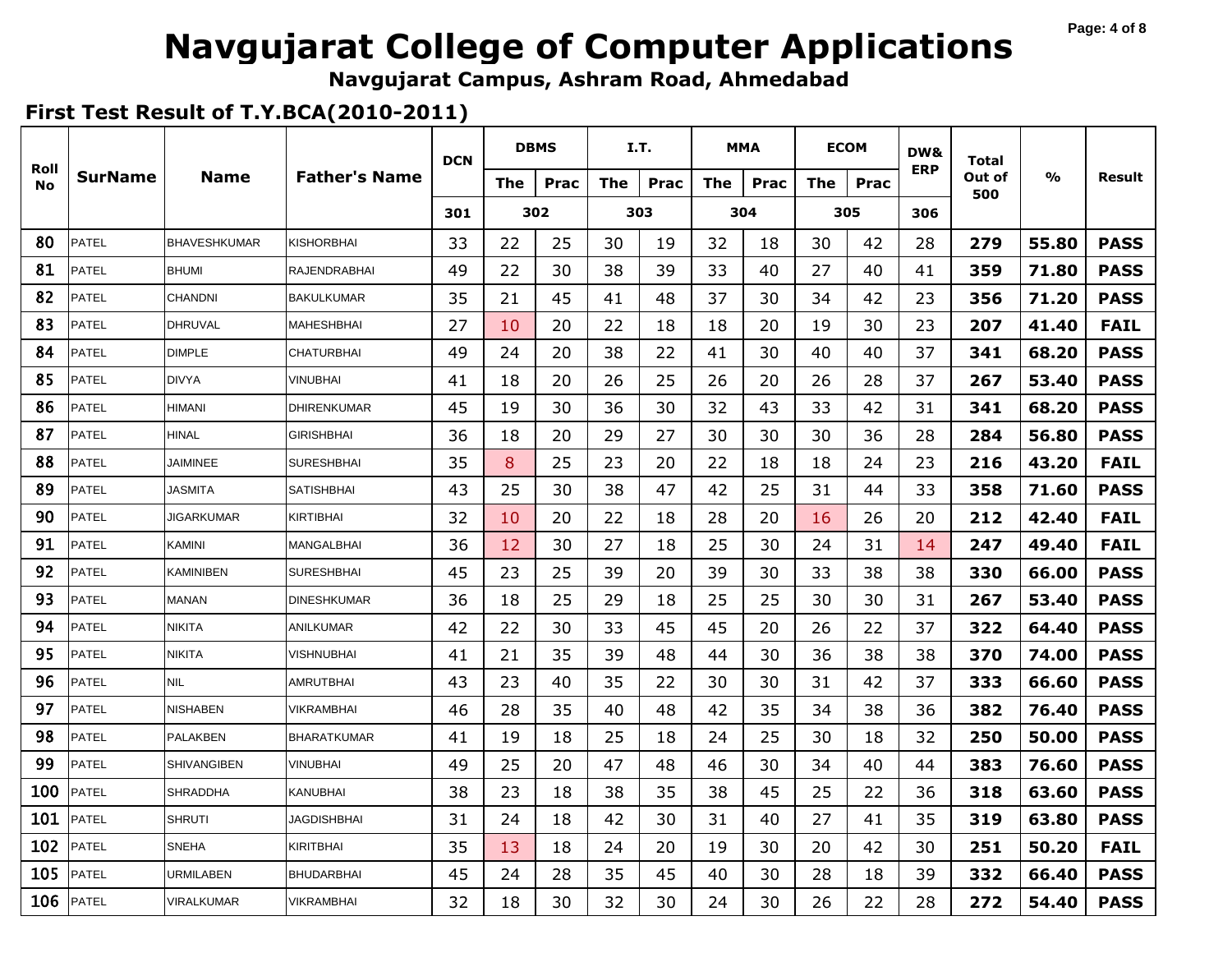#### **Page: 5 of 8**

# **Navgujarat College of Computer Applications**

**Navgujarat Campus, Ashram Road, Ahmedabad**

|                   |                  |                     |                       | <b>DCN</b> |     | <b>DBMS</b> |     | I.T. |            | MMA        |     | <b>ECOM</b> | DW&        | Total         |       |             |
|-------------------|------------------|---------------------|-----------------------|------------|-----|-------------|-----|------|------------|------------|-----|-------------|------------|---------------|-------|-------------|
| Roll<br><b>No</b> | <b>SurName</b>   | <b>Name</b>         | <b>Father's Name</b>  |            | The | Prac        | The | Prac | <b>The</b> | Prac       | The | Prac        | <b>ERP</b> | Out of<br>500 | %     | Result      |
|                   |                  |                     |                       | 301        |     | 302         |     | 303  |            | 304        |     | 305         | 306        |               |       |             |
| 107               | <b>PATEL</b>     | YOMABEN             | <b>GAUTAMKUMAR</b>    | 47         | 18  | 18          | 27  | 19   | 30         | 25         | 25  | 30          | 22         | 261           | 52.20 | <b>PASS</b> |
| 108               | <b>PAWAR</b>     | <b>POOJA</b>        | SANJEEV               | 50         | 34  | 43          | 48  | 48   | 40         | 40         | 35  | 40          | 41         | 419           | 83.80 | <b>PASS</b> |
| 109               | PAYGHODE         | RACHANA             | HARISHKUMAR           | 43         | 23  | 30          | 41  | 39   | 38         | 30         | 32  | 30          | 36         | 342           | 68.40 | <b>PASS</b> |
| 110               | <b>PITHAVA</b>   | <b>HEENA</b>        | <b>GHANSHYAMBHAI</b>  | 45         | 22  | 35          | 30  | 40   | 35         | 40         | 27  | 30          | 39         | 343           | 68.60 | <b>PASS</b> |
| 111               | <b>PRAJAPATI</b> | <b>ASHISHBHAI</b>   | <b>MANUBHAI</b>       | 39         | 18  | 35          | 34  | 20   | 37         | 30         | 29  | 24          | 33         | 299           | 59.80 | <b>PASS</b> |
| 112               | PRAJAPATI        | <b>BHANWARLAL</b>   | AMBALAL               | 46         | 8   | 18          | 25  | 18   | 29         | 20         | 29  | 22          | 31         | 246           | 49.20 | <b>FAIL</b> |
| 113               | <b>PRAJAPATI</b> | <b>BHUMIKABEN</b>   | <b>SENDHABHAI</b>     | 48         | 27  | 20          | 41  | 35   | 46         | <b>ABS</b> | 35  | 30          | 44         | 326           | 65.20 | <b>ABS</b>  |
| 114               | PRAJAPATI        | HIMANSHU            | <b>BABUBHAI</b>       | 43         | 18  | 25          | 27  | 23   | 20         | 22         | 26  | 33          | 24         | 261           | 52.20 | <b>PASS</b> |
| 115               | <b>PRAJAPATI</b> | JIGNESHKUMAR        | <b>DASHRATHBHAI</b>   | 37         | 12  | 25          | 27  | 32   | 18         | 25         | 22  | 18          | 18         | 234           | 46.80 | <b>FAIL</b> |
| 116               | <b>PRAJAPATI</b> | <b>JYOTIBAHEN</b>   | <b>BALDEVBHAI</b>     | 46         | 23  | 25          | 39  | 48   | 37         | 45         | 25  | 40          | 31         | 359           | 71.80 | <b>PASS</b> |
| 117               | <b>PRAJAPATI</b> | <b>KALPANABAHEN</b> | <b>BHAGVANBHAI</b>    | 45         | 26  | 30          | 44  | 30   | 42         | 34         | 32  | 24          | 46         | 353           | 70.60 | <b>PASS</b> |
| 118               | PRAJAPATI        | <b>KAMINI</b>       | <b>KANUBHAI</b>       | 41         | 18  | 20          | 31  | 28   | 35         | 37         | 24  | 40          | 29         | 303           | 60.60 | <b>PASS</b> |
| 119               | PRAJAPATI        | MEGHA               | DAHYABHAI             | 37         | 13  | 20          | 34  | 30   | 38         | 46         | 33  | 30          | 38         | 319           | 63.80 | <b>FAIL</b> |
| 120               | PRAJAPATI        | <b>MEHULKUMAR</b>   | <b>RAMESHBHAI</b>     | 43         | 18  | 25          | 34  | 39   | 32         | 45         | 30  | 38          | 33         | 337           | 67.40 | <b>PASS</b> |
| 121               | PRAJAPATI        | <b>URMILA</b>       | <b>RAMESHBHAI</b>     | 47         | 21  | 20          | 30  | 19   | 32         | 30         | 38  | 43          | 27         | 307           | 61.40 | <b>PASS</b> |
| 122               | PRAJAPATI        | YOURAJ              | <b>RAMCHANDRA</b>     | 36         | 13  | 20          | 28  | 18   | 18         | 49         | 23  | 28          | 19         | 252           | 50.40 | <b>FAIL</b> |
| 123               | <b>RAJGURU</b>   | <b>SNEHA</b>        | <b>NITIN</b>          | 46         | 18  | 32          | 37  | 19   | 36         | 45         | 34  | 42          | 29         | 338           | 67.60 | <b>PASS</b> |
| 124               | RAJPAL           | <b>DIGVIJAY</b>     | <b>BHIKHABHAI</b>     | 42         | 18  | 20          | 36  | 19   | 35         | 30         | 33  | 40          | 26         | 299           | 59.80 | <b>PASS</b> |
| 125               | RAJPUT           | VISHALKUMAR         | <b>GOVINDSINH</b>     | 46         | 23  | 40          | 42  | 20   | 45         | 30         | 35  | 43          | 40         | 364           | 72.80 | <b>PASS</b> |
| 126               | RAMI             | <b>POOJA</b>        | <b>SUBHASHCHANDRA</b> | 46         | 18  | 20          | 37  | 45   | 43         | 35         | 24  | 40          | 39         | 347           | 69.40 | <b>PASS</b> |
| 127               | <b>RANA</b>      | <b>FALGUNI</b>      | <b>VIJAYBHAI</b>      | 44         | 21  | 20          | 39  | 45   | 42         | 30         | 31  | 41          | 36         | 349           | 69.80 | <b>PASS</b> |
| 128               | RANKA            | <b>BHAKTI</b>       | <b>BALCHANDBHAI</b>   | 48         | 18  | 20          | 35  | 27   | 45         | 40         | 37  | 30          | 35         | 335           | 67.00 | <b>PASS</b> |
| 129               | RAOL             | <b>ANIRUDDHSINH</b> | ARJUNSINH             | 39         | 14  | 20          | 27  | 19   | 24         | 18         | 25  | 20          | 19         | 225           | 45.00 | <b>FAIL</b> |
| 130               | RATHOD           | <b>ARTIBEN</b>      | <b>HIMMATLAL</b>      | 45         | 22  | 20          | 27  | 35   | 30         | 20         | 24  | 32          | 31         | 286           | 57.20 | <b>PASS</b> |
| 131               | <b>RATHOD</b>    | <b>RAHUL</b>        | <b>GUNVANTBHAI</b>    | 39         | 23  | 20          | 35  | 42   | 30         | 40         | 28  | 38          | 25         | 320           | 64.00 | <b>PASS</b> |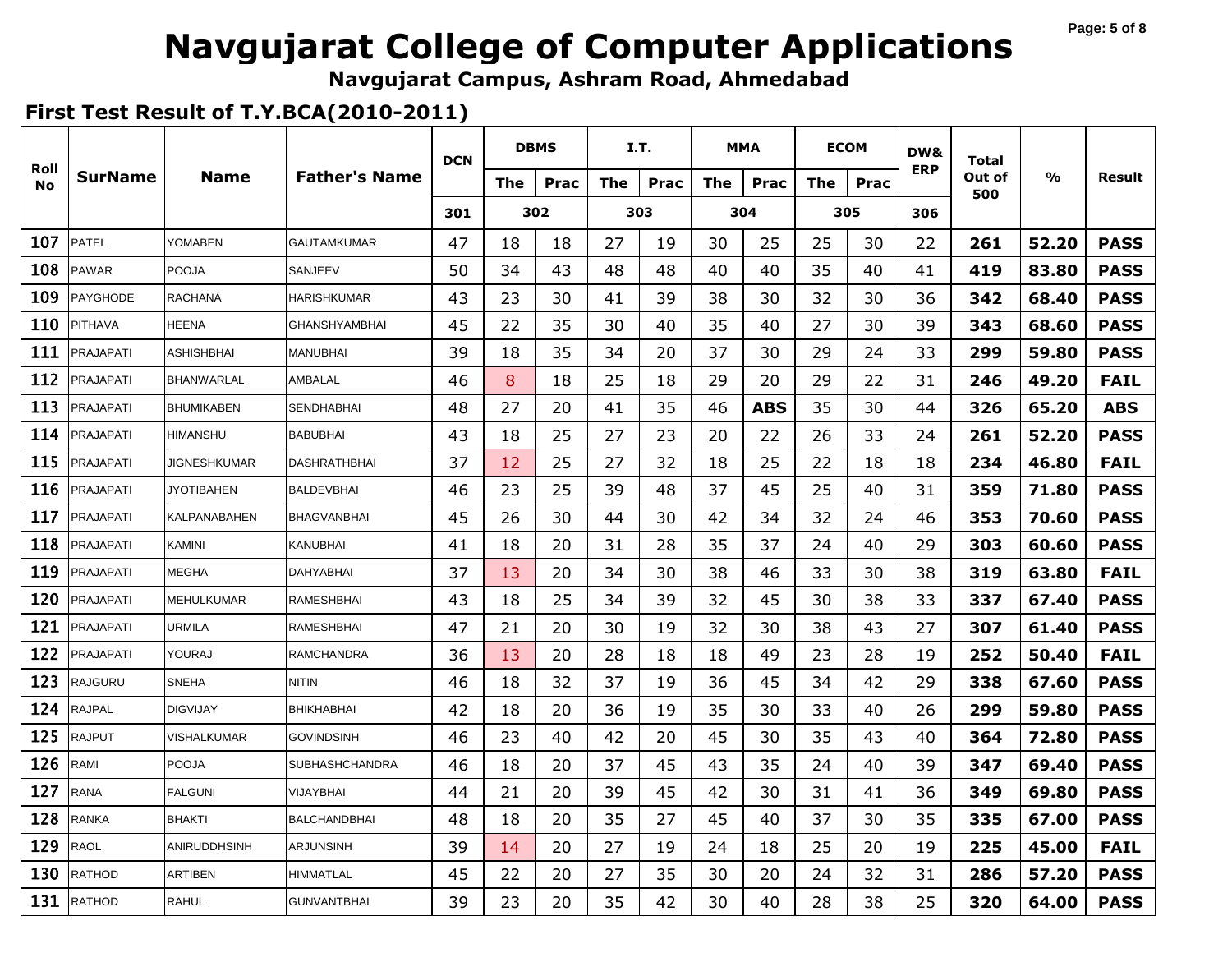# **Navgujarat College of Computer Applications**

**Navgujarat Campus, Ashram Road, Ahmedabad**

|                   |                   |                      |                      | <b>DCN</b> |            | <b>DBMS</b> |            | I.T.       |            | <b>MMA</b> | <b>ECOM</b> |            | DW&        | Total         |       |             |
|-------------------|-------------------|----------------------|----------------------|------------|------------|-------------|------------|------------|------------|------------|-------------|------------|------------|---------------|-------|-------------|
| Roll<br><b>No</b> | SurName           | <b>Name</b>          | <b>Father's Name</b> |            | The        | <b>Prac</b> | The        | Prac       | <b>The</b> | Prac       | <b>The</b>  | Prac       | <b>ERP</b> | Out of<br>500 | %     | Result      |
|                   |                   |                      |                      | 301        |            | 302         |            | 303        |            | 304        | 305         |            | 306        |               |       |             |
| 132               | RATHOD            | <b>RAJUBHAI</b>      | KALUBHAI             | 40         | 18         | 21          | 32         | 32         | 33         | 18         | 29          | 39         | 27         | 289           | 57.80 | <b>PASS</b> |
| 133               | <b>RATHOD</b>     | VIVEKCHANDRA         | RAMESHCHANDRA        | 45         | 13         | 20          | 31         | 46         | 33         | 25         | 27          | 20         | 21         | 281           | 56.20 | <b>FAIL</b> |
| 134               | <b>RAVAL</b>      | <b>AMITKUMAR</b>     | VIJAYKUMAR           | 41         | 18         | 20          | 30         | 20         | 32         | 25         | 24          | 36         | 27         | 273           | 54.60 | <b>PASS</b> |
| 135               | <b>SAGAR</b>      | <b>MEHULKUMAR</b>    | MAHESHBHAI           | 43         | 20         | 20          | 33         | 47         | 27         | 49         | 28          | 40         | 39         | 346           | 69.20 | <b>PASS</b> |
| 136               | <b>SANCHANIYA</b> | <b>SUNIL</b>         | LAXMANBHAI           | 42         | 12         | 20          | 27         | 18         | 18         | 18         | 29          | 22         | 32         | 238           | 47.60 | <b>FAIL</b> |
| 137               | SANGHAVI          | <b>PARTH</b>         | ASUTOSHBHAI          | 36         | 11         | 20          | 31         | 18         | 30         | 25         | 29          | 39         | 32         | 271           | 54.20 | <b>FAIL</b> |
| 138               | <b>SEWAK</b>      | <b>JAYKISHAN</b>     | <b>BHARATKUMAR</b>   | 42         | 19         | 40          | 33         | 40         | 37         | 30         | 31          | 43         | 39         | 354           | 70.80 | <b>PASS</b> |
| 139               | <b>SHAH</b>       | <b>HARDIKKUMAR</b>   | <b>JAYESHBHAI</b>    | 34         | 24         | 25          | 44         | 48         | 39         | 40         | 29          | 41         | 32         | 356           | 71.20 | <b>PASS</b> |
| 140               | <b>SHAH</b>       | <b>SAMKIT</b>        | NARENDRABHAI         | 37         | 18         | 20          | 35         | 20         | 36         | 30         | 29          | 40         | 29         | 294           | 58.80 | <b>PASS</b> |
| 141               | <b>SHAH</b>       | <b>SUCHEN</b>        | CHETANKUMAR          | 47         | 19         | 25          | 35         | 19         | 25         | 45         | 30          | 40         | 28         | 313           | 62.60 | <b>PASS</b> |
| 142               | SHAH              | <b>USHNA</b>         | <b>RAJENDRAKUMAR</b> | <b>ABS</b> | <b>ABS</b> | <b>ABS</b>  | <b>ABS</b> | <b>ABS</b> | ABS        | <b>ABS</b> | <b>ABS</b>  | <b>ABS</b> | <b>ABS</b> | <b>ABS</b>    | ABS   | <b>ABS</b>  |
| 143               | SHAHA             | <b>BINAL</b>         | <b>JAYESHBHAI</b>    | 45         | 21         | 40          | 37         | 47         | 34         | 40         | 31          | 45         | 31         | 371           | 74.20 | <b>PASS</b> |
| 144               | SHAHA             | <b>NAKSHI</b>        | <b>SHAILESHKUMAR</b> | 44         | 24         | 40          | 38         | 47         | 44         | 45         | 38          | 45         | 36         | 401           | 80.20 | <b>PASS</b> |
| 145               | <b>SHAIKH</b>     | JUNEDMIYA            | <b>MHEBOOBMIYA</b>   | 46         | 18         | 40          | 35         | 20         | 25         | 35         | 34          | 44         | 36         | 333           | 66.60 | <b>PASS</b> |
| 146               | <b>SHARMA</b>     | <b>JITENDRA</b>      | <b>JAIPRAKASH</b>    | 27         | 11         | 20          | 27         | <b>ABS</b> | 15         | 18         | 24          | 20         | 18         | 180           | 36.00 | <b>ABS</b>  |
| 147               | <b>SHARMA</b>     | <b>PRITI</b>         | <b>MAHESHBHAI</b>    | 38         | 18         | 25          | 32         | 28         | 29         | 25         | 27          | 40         | 22         | 284           | 56.80 | <b>PASS</b> |
| 148               | <b>SHETH</b>      | KRISHNABEN           | <b>DILIPKUMAR</b>    | 31         | 18         | 25          | 32         | 22         | 34         | 35         | 22          | 23         | 18         | 260           | 52.00 | <b>PASS</b> |
| 149               | <b>SHRIPATI</b>   | <b>SAIKRISHNA</b>    | SATYANARAYAN         | 37         | 5          | 25          | 24         | 18         | 25         | 30         | 23          | 20         | 26         | 233           | 46.60 | <b>FAIL</b> |
| 150               | SIDHU             | <b>GURPREETSINGH</b> | INDERJEETSINGH       | 40         | 26         | 30          | 37         | 45         | 31         | 45         | 30          | 40         | 41         | 365           | 73.00 | <b>PASS</b> |
| 151               | <b>SIKARVAR</b>   | JOGENDRASINGH        | SATISHSINGH          | 47         | 30         | 30          | 37         | 30         | 43         | 46         | 34          | 40         | 37         | 374           | 74.80 | <b>PASS</b> |
| 152               | <b>SINGH</b>      | <b>MAHENDRA</b>      | <b>PRATAPSINGH</b>   | 43         | 33         | 30          | 36         | 24         | 44         | 45         | 35          | 40         | 44         | 374           | 74.80 | <b>PASS</b> |
| 153               | SIRWANI           | <b>SONIYA</b>        | <b>DILIPKUMAR</b>    | 23         | 8          | 25          | 18         | 19         | 21         | 25         | 20          | 30         | 23         | 212           | 42.40 | <b>FAIL</b> |
| 154               | SODHA             | <b>PRATIK</b>        | KALYANSING           | 42         | 26         | 30          | 38         | 32         | 44         | 38         | 25          | 42         | 33         | 350           | 70.00 | <b>PASS</b> |
| 155               | SOJITRA           | <b>MAULIKKUMAR</b>   | BHIKHALAL            | 34         | 31         | 40          | 40         | 28         | 33         | 47         | 39          | 42         | 38         | 372           | 74.40 | <b>PASS</b> |
| 156               | <b>SOLANKI</b>    | <b>JAGDISH</b>       | <b>RAMJIBHAI</b>     | 30         | 12         | 20          | 29         | 18         | 18         | 45         | 24          | 24         | 24         | 244           | 48.80 | <b>FAIL</b> |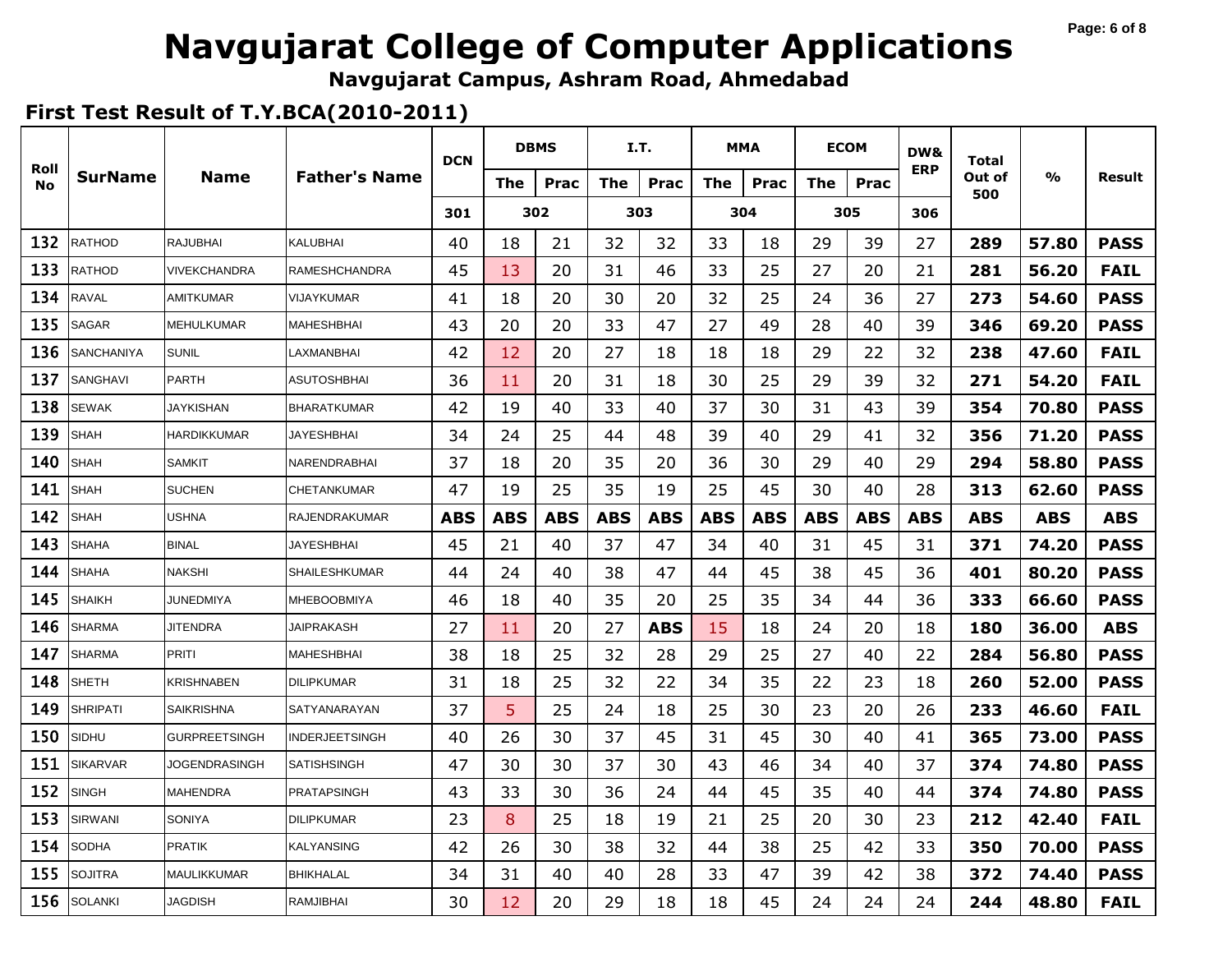#### **Page: 7 of 8**

# **Navgujarat College of Computer Applications**

**Navgujarat Campus, Ashram Road, Ahmedabad**

|                   |                  |                     |                        | <b>DCN</b> |                | <b>DBMS</b> | I.T.       |            | <b>MMA</b> |              | <b>ECOM</b> |            | DW&        | Total         |               |             |
|-------------------|------------------|---------------------|------------------------|------------|----------------|-------------|------------|------------|------------|--------------|-------------|------------|------------|---------------|---------------|-------------|
| Roll<br><b>No</b> | <b>SurName</b>   | <b>Name</b>         | <b>Father's Name</b>   |            | The            | Prac        | The        | Prac       | <b>The</b> | Prac         | The         | Prac       | <b>ERP</b> | Out of<br>500 | $\frac{0}{0}$ | Result      |
|                   |                  |                     |                        | 301        |                | 302         |            | 303        |            | 304          |             | 305        | 306        |               |               |             |
| 157               | <b>SOLANKI</b>   | <b>SWITYBEN</b>     | DASHARATHBHAI          | 31         | 14             | 25          | 30         | 22         | 19         | 30           | 22          | 25         | 20         | 238           | 47.60         | <b>FAIL</b> |
| 158               | <b>SUTHAR</b>    | <b>MAULIK</b>       | NARENDRABHAI           | 30         | 23             | 25          | 38         | 46         | 33         | 40           | 36          | 40         | 40         | 351           | 70.20         | <b>PASS</b> |
| 159               | THAKKAR          | <b>HARDIK</b>       | <b>HARISHKUMAR</b>     | 45         | 19             | 25          | 35         | 18         | 33         | 20           | 29          | 20         | 31         | 275           | 55.00         | <b>PASS</b> |
| 160               | THAKKAR          | <b>NILAM</b>        | <b>RAMESHBHAI</b>      | 41         | 21             | 30          | 35         | 20         | 25         | 20           | 26          | 33         | 40         | 291           | 58.20         | <b>PASS</b> |
| 161               | THAKKAR          | <b>SAGAR</b>        | <b>MUKESHBHAI</b>      | 23         | 18             | 20          | 26         | 18         | 23         | 25           | 18          | 18         | 30         | 219           | 43.80         | <b>PASS</b> |
| 162               | THAKOR           | TEJALBA             | <b>DEVANJI</b>         | 39         | 12             | 25          | 29         | 18         | 28         | 25           | 23          | 30         | 30         | 259           | 51.80         | <b>FAIL</b> |
| 163               | TULSIYANI        | <b>BHARATKUMAR</b>  | <b>CHANDRAKANTBHAI</b> | 46         | 23             | 35          | 40         | 45         | 28         | 49           | 33          | 40         | 36         | 375           | 75.00         | <b>PASS</b> |
| 164               | VADSARIYA        | <b>NAZLIN</b>       | <b>NIJAR</b>           | 48         | 29             | 35          | 35         | 42         | 32         | 43           | 35          | 32         | 33         | 364           | 72.80         | <b>PASS</b> |
| 165               | VAKHARIYA        | KRUTI               | VINAYBHAI              | 40         | 8              | 35          | 34         | 42         | 35         | 40           | 26          | 18         | 32         | 310           | 62.00         | <b>FAIL</b> |
| 166               | VALA             | <b>JIGAR</b>        | VITTHALBHAI            | 38         | 20             | 30          | 32         | 20         | 36         | 30           | 27          | 33         | 32         | 298           | 59.60         | <b>PASS</b> |
| 168               | VASAVA           | <b>REETABEN</b>     | <b>JAYANTIBHAI</b>     | 36         | 13             | 25          | 29         | 21         | 28         | 25           | 12          | 22         | 18         | 229           | 45.80         | <b>FAIL</b> |
| 169               | VASOYA           | <b>MAULIK</b>       | <b>VINODBHAI</b>       | 27         | 12             | 25          | 19         | 18         | 22         | 25           | 18          | 40         | 19         | 225           | 45.00         | <b>FAIL</b> |
| 170               | VIRADIYA         | <b>KAPIL</b>        | <b>RAMESHBHAI</b>      | 43         | 13             | 20          | 30         | 27         | 33         | 30           | 31          | 23         | 30         | 280           | 56.00         | <b>FAIL</b> |
| 171               | <b>VIRANI</b>    | <b>BHAVIN</b>       | <b>JAYSUKHBHAI</b>     | 47         | 20             | 20          | 36         | 18         | 31         | 30           | 31          | 20         | 34         | 287           | 57.40         | <b>PASS</b> |
| 172               | VORA             | <b>SHABNAM</b>      | <b>QBALBHAI</b>        | <b>ABS</b> | 18             | 20          | 26         | 20         | 25         | 30           | 22          | 28         | <b>ABS</b> | 189           | 37.80         | <b>ABS</b>  |
| 173               | <b>VYAS</b>      | <b>POOJA</b>        | MANOJBHAI              | 38         | 12             | 25          | 25         | 18         | 21         | 20           | 27          | 38         | 25         | 249           | 49.80         | <b>FAIL</b> |
| 174               | YADAV            | <b>RAHUL</b>        | <b>RAMKUMAR</b>        | 46         | 18             | 25          | 37         | 30         | 33         | $\mathbf{0}$ | 30          | 43         | 20         | 282           | 56.40         | <b>FAIL</b> |
| 175               | SAMANT           | <b>ARTIKUMARI</b>   | <b>SOBARANSINGH</b>    | 31         | 5              | 20          | 16         | 18         | 18         | 25           | 27          | 20         | 18         | 198           | 39.60         | <b>FAIL</b> |
| 176               | <b>SHAH</b>      | <b>SNEHA</b>        | <b>BHARATBHAI</b>      | 48         | 18             | 18          | 36         | 40         | 30         | 25           | 22          | 28         | 28         | 293           | 58.60         | <b>PASS</b> |
| 177               | AHIR             | ASHA                | PRAVINBHAI             | <b>ABS</b> | <b>ABS</b>     | <b>ABS</b>  | <b>ABS</b> | <b>ABS</b> | <b>ABS</b> | <b>ABS</b>   | <b>ABS</b>  | <b>ABS</b> | <b>ABS</b> | <b>ABS</b>    | <b>ABS</b>    | <b>ABS</b>  |
| 181               | <b>THAKOR</b>    | VARSHABEN           | AMRUTBHAI              | 24         | $\overline{7}$ | 20          | 22         | 19         | 18         | 20           | 12          | 30         | 14         | 186           | 37.20         | <b>FAIL</b> |
| 182               | PRAJAPATI        | <b>SURESH</b>       | LEELABHAI              | 37         | 21             | 30          | 36         | 18         | 20         | 20           | 26          | 18         | 38         | 264           | 52.80         | <b>PASS</b> |
| 183               | SHUKLA           | <b>DIVYANG</b>      | <b>AMITBHAI</b>        | 32         | $\overline{7}$ | 20          | 21         | 20         | 18         | 40           | 23          | 30         | 25         | 236           | 47.20         | <b>FAIL</b> |
| 184               | <b>PRAJAPATI</b> | <b>BIMALPRAKASH</b> | AJAMPRAKASH            | 29         | $\overline{7}$ | 19          | 21         | 18         | 15         | 18           | 19          | 20         | 15         | 181           | 36.20         | <b>FAIL</b> |